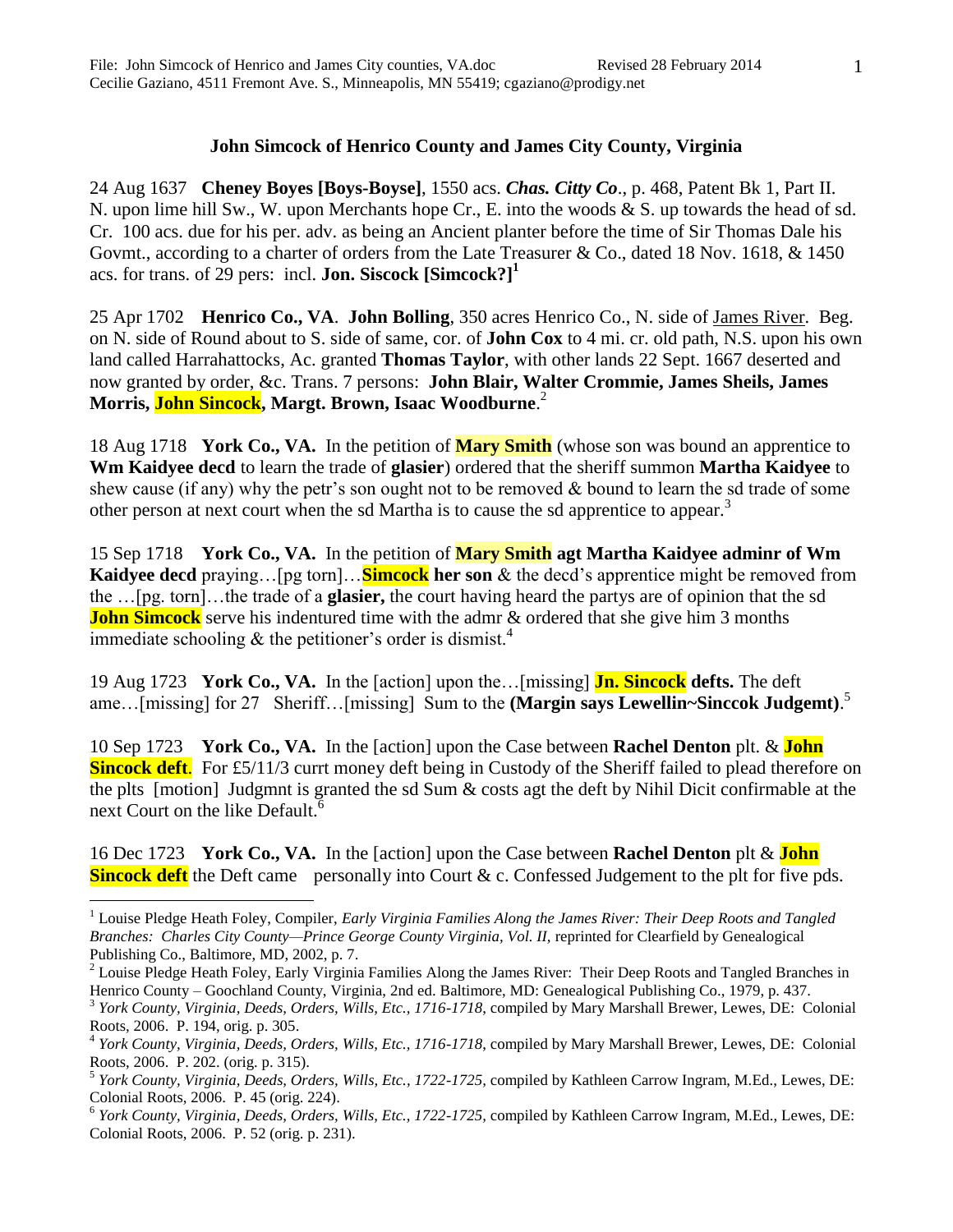File: John Simcock of Henrico and James City counties, VA.doc Revised 28 February 2014 Cecilie Gaziano, 4511 Fremont Ave. S., Minneapolis, MN 55419; cgaziano@prodigy.net Eleven shillings & three pence half penny whereupon it is ordered that the Deft pay the sd Sum to the plt with Costs als  $Exo.'$ 

18 May 1724 **York Co., VA.** The Acct. of what Cash I have recd. Belonging to the Estate of William Kaidyce decd. Among those listed: From Mr. Welsh & Mr. Cannon.<sup>8</sup> Image from: **York County, Virginia LVA Reel No. 8 Deeds, Orders, Wills, Etc., No. 16 (1720-1729) Page 278: York\_DOW\_16\_p278.jpg**

**01 Jun 1729 Henrico Co., VA. Abraham Childers** to *John Bryant*, 18 pounds for 130 acres on the north side of Four Mile Creek bounded by **John Simcoke**, **Joseph Atkins** and **Strangman Hutchins**. Wit: **Francis Radford/Redford, John Hutchins, Charles Griffith** S/S Abraham Childers. Mary wife of Abraham relinquished her dower right.<sup>9</sup> [Abraham Childers was guardian of Strangeman Hutchins in 1739, per a web page on the Internet, no documentation.]

**11 Oct 1731 Henrico Co., VA.** At a Vestry held for the *parish of Henrico, at Curles Church*, To **John Syncock** for putting up the Glass of the Church Winder, 10 pounds.<sup>10</sup>

**06 Sep 1731 Henrico Co., VA. Abraham Childers** of Henrico, planter, **John Whitley** of same, planter, **William Cannon** of *Goochland Co*., planter, and **John Cannon** of Henrico Co., planter, to **John Simcock** of Henrico, glasure, 20 pounds for 300 acres on Four Mile Creek bounded by Springey branch, Miery branch, the creek, said **Whitley**, **Thos. Bethell** and **Philemon Perkins**. 50 acres of the 300 were granted to Abraham Childers, father of said Abraham, by John Whitley; 50 acres granted to said Childers Sr. by **William Cannon**; 50 acres by **John Cannon**; 50 acres granted by one Perkins out of a larger grant to Perkins of 500 acres; all of which descended to said Abraham Jr. as sole heir by his father's will and is now in possession of **John Simcock**. Wit: **Wm. Cocke, John Williams, Phil. Smit** /s/ Abraham Childers, John Cannon /s/ John (I) Whitley. The wife of Childers relinquished her dower right. [This abstract may have been incorrectly worded because a deed from the same book shows John Simcock and William Cannon selling this same land, stating both were BUYERS of the land and that Abraham Childers, John Whitley, and John Cannon were sellers.]<sup>11</sup>

**1725-1737 Henrico Co., VA. Philemon Perkins** is first mentioned in the Henrico records in his father's will, recorded 1712, by which he inherited the land between "Springey Branch and Abraham Childers line". This land adjoined that of his brother Abraham Perkins. Other neighbors were **John Woodson, Robert Blaws, John Redford, Philemon Childers, Thomas Bethel, Abraham Childers,**  and **John Simcock**. In the reports of the procession of 1739 and 1743 his land is recorded as being in the Ninth Precinct of Henrico County.<sup>12</sup>

**26 June 1732 Goochland Co., VA. William Mayo** of Goochland Co. to **Anne Mayo** his daughter, for love and affection, 6 negroes at his plantation on Willis River, named: Wiltshire, Cudgeo, Primus,

 $\overline{a}$ 

<sup>7</sup> *York County, Virginia, Deeds, Orders, Wills, Etc., 1722-1725,* compiled by Kathleen Carrow Ingram, M.Ed., Lewes, DE: Colonial Roots, 2006. P. 62 (orig. p. 239)

<sup>8</sup> *York County, Virginia, Deeds, Orders, Wills, Etc., 1722-1725,* compiled by Kathleen Carrow Ingram, M.Ed., Lewes, DE: Colonial Roots, 2006. P. 103 (orig. p. 278)

<sup>&</sup>lt;sup>9</sup> Henrico Co., Va, Deeds 1706-1737, compiled by Benjamin B. Weisiger III (Athens, GA: Iberian Publishing Co, 1979, p. 118; reprinted 1995.

<sup>10</sup> *Vestry Book of Henrico Parish, Va.1730-1773*, compiled by Dr. R. A. Brock.

 $11$  Book W & D 1725-1737:213.

<sup>12</sup> Henrico Records, Part 2 (1725-1737), pp. 281, 303, 313.